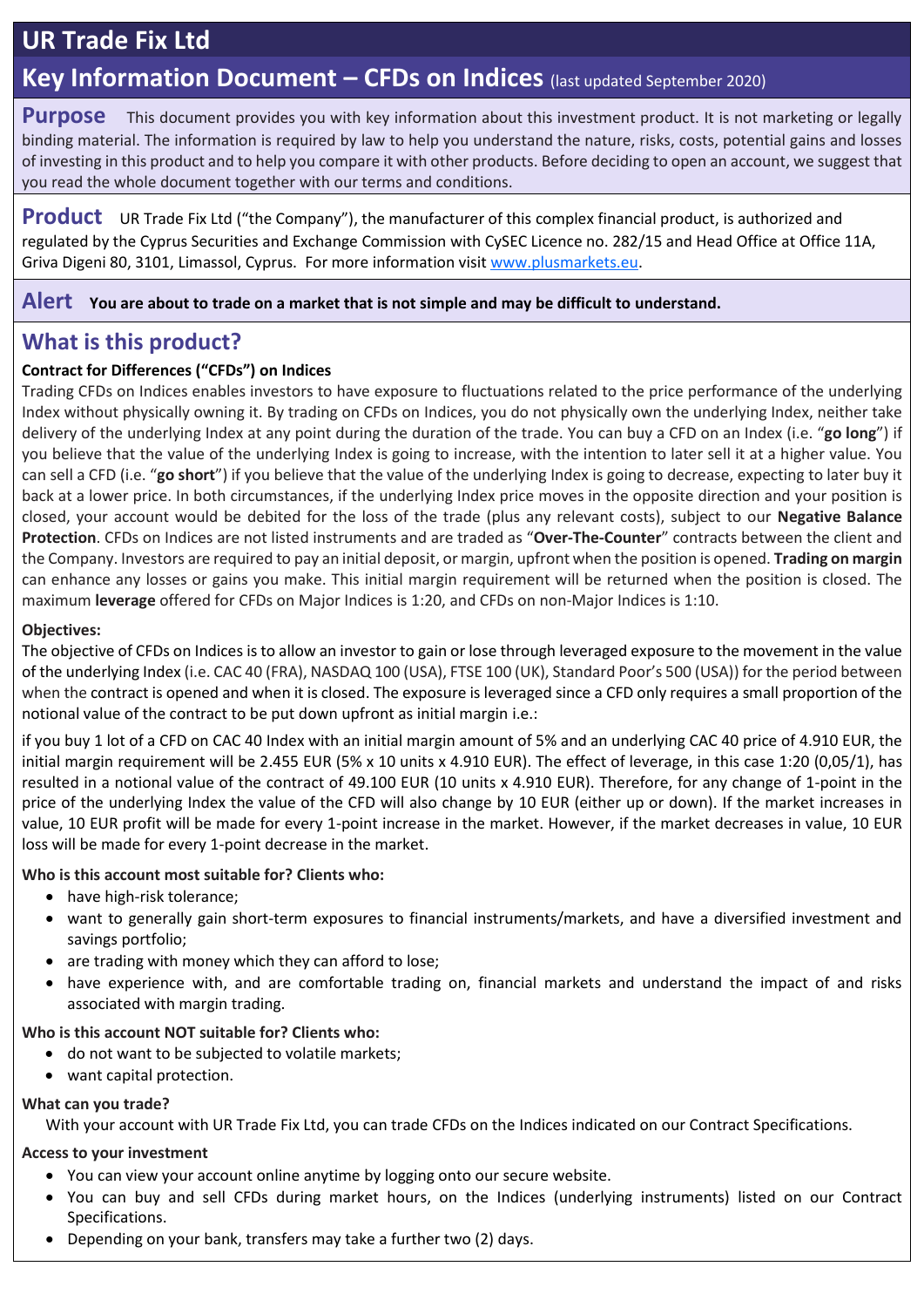## **What is the risk and what could I get in return?**



There is no recommended or minimum time period for holding this product. You may be forced due to the volatility of the market to buy or sell your CFDs on Indices at a price that will significantly impact your invested capital.

The **Summary Risk Indicator ("SRI")** is a guide that shows the level of risk of this product compared to other products and how likely it is that the product will lose money because of movements in the markets, or because we are not able to pay you. We have classified this product as 7 out of 7, which is the highest risk class. This rates the potential losses from future performance at a very high level.

The primary risks from CFD trading are the market risk and counterparty risk; however, there are additional risks that you should be aware of before trading (e.g. leverage risk, margin risk, unregulated market risk, market disruption risk, online trading platform and IT risk, conflicts of interest, currency risk). Poor market conditions are very likely to impact the capacity of the Company to pay you. CFD trading is undertaken on electronic platforms. There

may be times that system or other breakdowns arise which may affect your ability to trade, or our ability to offer continuous prices or create a need for subsequent adjustment of prices to reflect underlying exchange prices.

CFDs on Indices do not protect you against any adverse future market performance. Spreads may vary, and the underlying market may be subject to high volatility that can generate losses rapidly. CFDs on Indices are **leveraged products**, requiring only a proportion of the notional value of the contract to be deposited as initial margin. Using leverage, you gain larger exposure to a financial market by tying up only a relatively small amount of your capital. Trading with leverage can magnify both the profits and losses you make in relation to the investment. Statistically, a significant part of clients loses because leverage amplifies losses, leading to margin calls and closures of clients' open positions. In the event of default, your positions may be closed out. You should carefully consider whether trading in leveraged products, such as CFDs, is appropriate for you. For more information on leverage and the Company's Risk Disclosure Policy please check our website.

#### **Negative Balance Protection ("NBP")**

The Company operates a NBP meaning that you cannot lose more than the Equity of your trading account, however you risk losing the capital invested with us.

#### **Margin close out rule and Minimum Investment**

Margin call level (also known as 'Stop-out' level) is a limit set by the CIF which is currently set at 50%. This means that, once your margin level falls below 50%, the CIF will automatically begin closing your positions at the current market price, starting from the most unprofitable, to restore the margin level of your account at a level above 50%. Regarding each new position, its minimum exposure value, the initial deposit percentage and initial margin requirements you may refer to our Contract Specifications.

#### **Currency risk**

You may buy or sell CFDs on Indices in a currency which differs to the currency that your account is denominated in. The final return you will get depends on the exchange rate between the two currencies (i.e. conversion of profit/loss quoted in the quote currency into the currency in which your account is denominated). This risk is not considered in the SRI displayed above.

#### **Tax Considerations**

As a trader, all profits are deemed as taxable income hence you are taxed on profits at your marginal tax rate. The Company does not provide yearly tax statements or any information about tax. For tax matters, please consult your financial adviser or tax consultant.

#### **Performance Scenarios**

The scenarios presented below demonstrate how your investment could perform in various market circumstances and should not be considered as exact indicators or recommendations. Any different types of charges that may apply to your account are also excluded from the scenarios. Hence, your account performance (i.e. potential profit or loss) will vary depending on various factors, for example how long you hold your position(s).

| <b>CFD on Index</b>                |                              | CAC 40 Index (FRANCE)                              |  |  |
|------------------------------------|------------------------------|----------------------------------------------------|--|--|
| <b>Opening Price</b>               | P                            | 4.910 EUR                                          |  |  |
| <b>Lot Size</b>                    | <b>LS</b>                    | 10 units                                           |  |  |
| <b>Margin Percentage</b>           | <b>MP</b>                    | 5% (Leverage 1:20)                                 |  |  |
| <b>Margin Requirement</b>          | $MR = P \times LS \times MP$ | 2.455 EUR                                          |  |  |
| <b>Notional Value of the trade</b> | $NV = MR / MP$               | Profit & Loss calculation: EUR (variable currency) |  |  |
| <b>Account Currency</b>            |                              | <b>EUR</b>                                         |  |  |